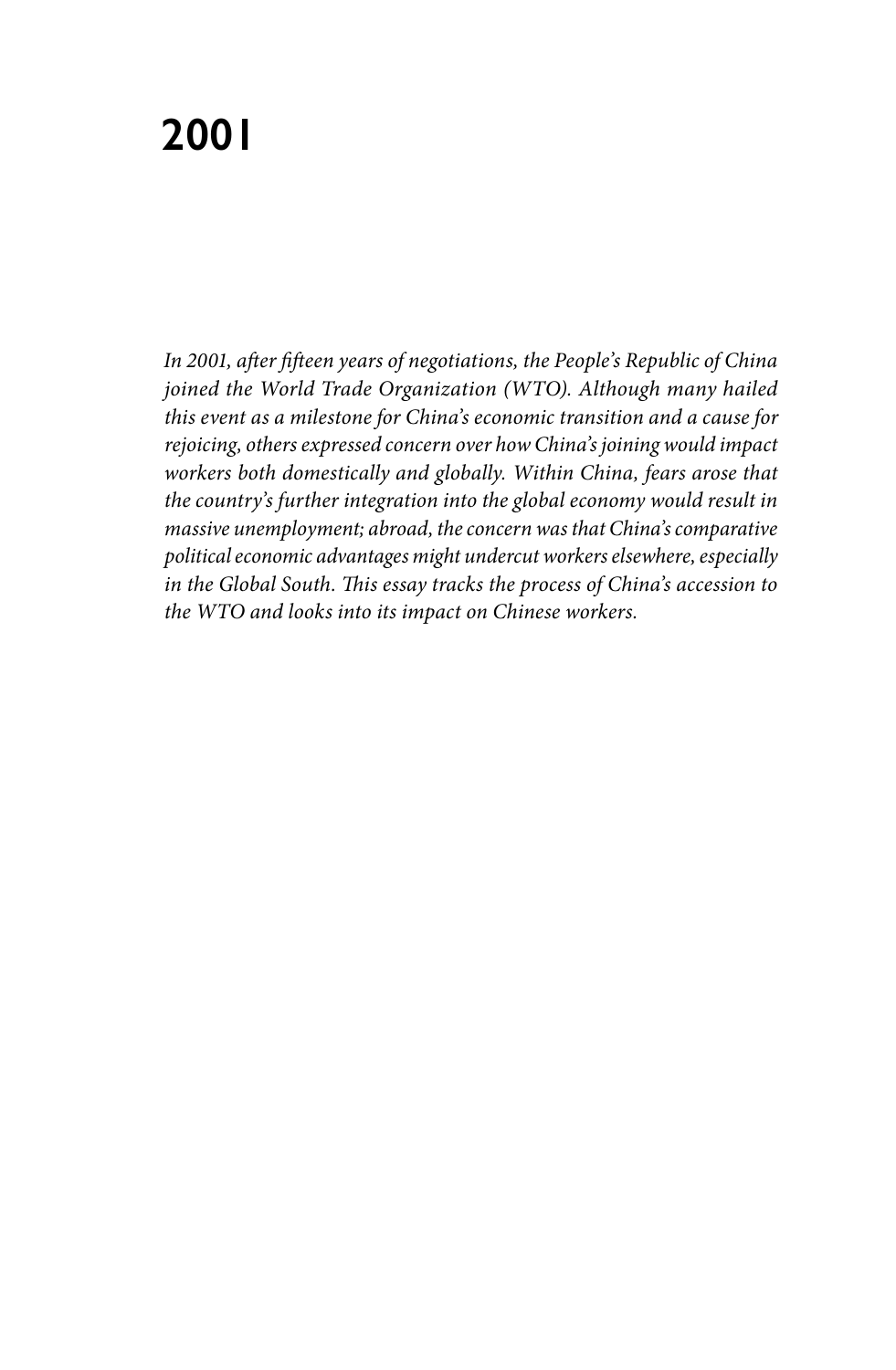## **China Joins the World Trade Organization: Implications for Workers**

Dorothy I. SOLINGER<sup>1</sup>

(The poor people, us ordinary folk, the World Trade Organization [WTO] doesn't have any benefits,' lamented a laid-off worker whom I encountered on the streets of Wuhan in October 2001, [WTO] doesn't have any benefits,' lamented a laid-off worker whom I encountered on the streets of Wuhan in October 2001, on the eve of China's accession to the organisation. This man, recently let go without notice from a temporary work unit, having earlier been sacked from his once-secure state enterprise posting, was pedalling a three-wheeled cart to sustain his livelihood when I spoke with him. The pedicab he drove—an innovative but short-lived solution in Wuhan, where 40,000 of these were said to operate at that time—garnered an income of about 30 or 40 US cents per mile for millions like him. But, he continued: 'Any other profession is no good [其他的职业不行].' What concerned him most was the possibility that the government might eliminate bicycle taxis like his, which indeed it did just a couple of years later. 'The WTO is good for the rich. But the poor, those doing bitter labour, will just increase; there'll be more criminals, a lot of people like me agree,' he pronounced with some authority. 'They say goods will be getting cheaper, but that's about high-class things, like cars. We can't afford those things anyway. What it's all about, we don't understand much, [but we do know] it will have a negative impact.'

On 11 December 2001, after fifteen years of tortuous negotiations, China formally entered the WTO. The government and media in both the United States and China hailed the event as a cause for rejoicing. But the rosy picture they painted turned bleak when analysts began to contemplate the possibility that a substantial section of the Chinese urban workforce might lose their jobs as a result. For instance, the investment bank Salomon Smith Barney predicted a year beforehand that as many as forty million people in China could lose their employment in the first five years after entry.<sup>2</sup>

In fact, with the benefit of hindsight, we can affirm that joining—and thus becoming more deeply enmeshed in the global economy—would not be directly responsible for job losses. Instead, membership intensified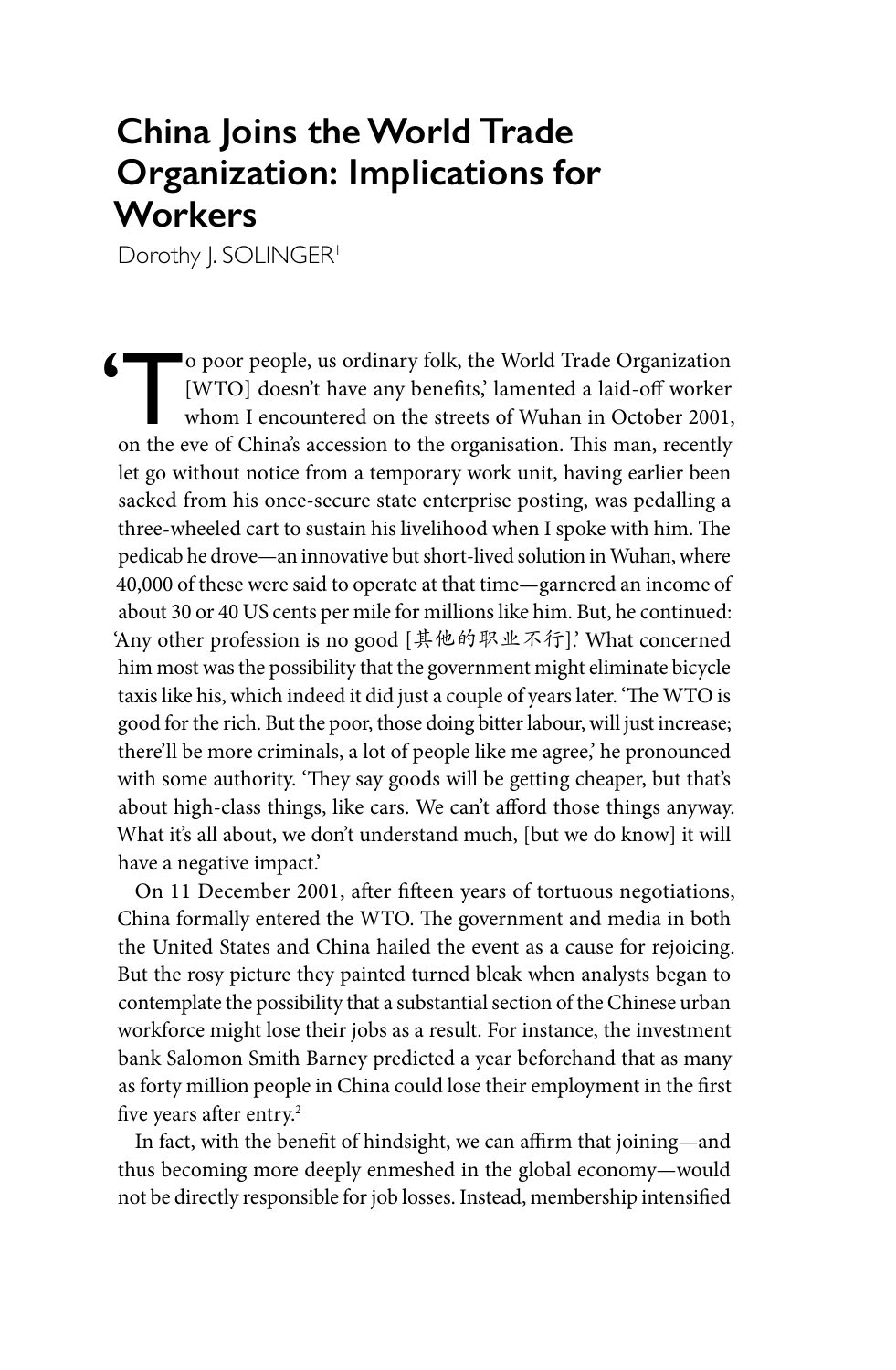trends already under way: heightening competition would accelerate state firms' insolvency, and requiring China to train and employ higher-quality labour would make most of the extant Chinese urban workforce unsuitable for the employment on offer. It would also precipitate those workers' replacement with upgraded machinery, even as better educated, younger employees moved into newly created jobs. At the same time, an increased inflow of agricultural imports was apt to hurt Chinese farmers, and so spur migration of more rural labourers into the urban job market. Besides, from the latter half of the 1990s, rural industry's ability to absorb labour had begun declining.3 Farm employment dropped by 17 million in 1998 alone and by almost 33 million throughout the late 1990s.<sup>4</sup> One Chinese commentator characterised the coming employment situation as 'frost appearing on top of snow' (雪上加霜)—a four-character metaphor meaning 'one disaster after another'.<sup>5</sup>

Yet one more factor was China's growing integration into the global economy. In late 2001, one of my newly unemployed informants in the medium-sized city of Zigong, Sichuan, bemoaned: 'A lot of factories have gone bankrupt because people prefer foreign-made electronics.' All of these tendencies spelt the discharge of dozens of millions of urban workers long assured that they could count on a steady job and paid retirement, with secure health care and other benefits, for their lifetimes. How did this come to pass?

#### First Steps

From the early 1970s, China had started, if gingerly, to open its economy to the world. In 1980, it resumed its pre-1949 seat on the United Nations Interim Commission for International Trade Organization, which appointed the Secretariat for the General Agreement on Tariffs and Trade (GATT, the predecessor of the WTO). This move indicated the Chinese Government's intention to take part in GATT affairs. The next year, China was authorised to act as an observer at GATT meetings and, in 1983, it applied to join GATT's Multifibre Agreement. The subsequent step took place in mid-1986, when the Chinese authorities formally notified GATT that they had decided to seek resumption of the country's status as a contracting party; in the following year, formal negotiations began. A critical point here is that one of the chief goals of politicians who favoured reform of the national economy was to push ahead with marketisation—and to ensure it was irrevocably set into place.<sup>6</sup>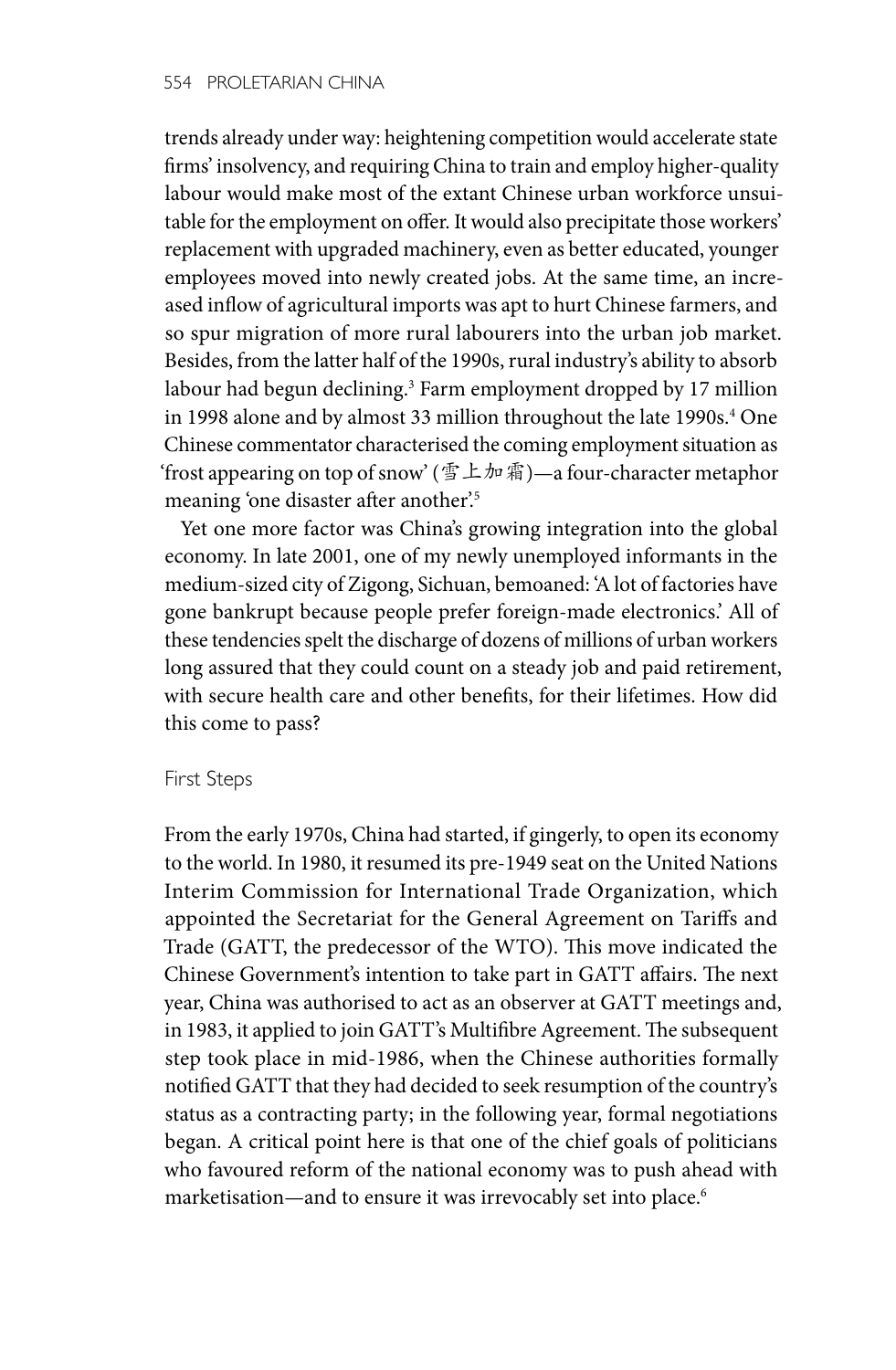Throughout the late 1980s and 1990s, China's leaders initiated structural changes in the economy, such as the phasing out of direct subsidies for exports, cutting tariffs and/or quotas on thousands of categories of merchandise and eliminating licensing requirements. These measures were taken, first, from a desire to enter the GATT, then in preparation for acceptance into the WTO (which succeeded the GATT in 1995).<sup>7</sup> From 1994 to 1997, the country's average tariff rate dropped from 43 to 17 percent; when China entered the WTO in late 2001, the overall average was just 15 percent.8 In early 1999, Premier Zhu Rongji agreed to open many protected sectors to gain acceptance into the WTO, again—as had reformers of the 1980s—in a bid to use internationalisation to prod state-owned enterprises to press on with reforms.<sup>9</sup>

This lengthy background—marked first by China's leaders' aims, then by WTO members' conditions and, at last, by compromises—led to the final fulfilment of the requirements and expectations of the parties involved. It is true that pressure of a sort did come from the outside: after 1986 the then-GATT member parties did urge China to undertake multiple adjustments to its economic structure and practices before they would admit the country into their ranks. But the fundamental motive behind all the modifications the Chinese officials made to the nation's economy over more than a decade was clearly their own drive for China's inclusion in the WTO. So, in that sense, it was a choice the Chinese authorities took themselves and not the influence of the member states that mattered most.

### Domestic Effects for Workers

As expected, as trade barriers fell away and obstacles to investment broke down, foreign firms found it more convenient to trade with and invest in China. This took place just as many state firms suffered crippling losses and collapsed, partly due to competition from non-state firms, but also to a growing degree as a result of competition from imports.<sup>10</sup>

Another issue was that foreign companies were prone to hire young, well-educated workers for their skills, good health, knowhow and energy, and to employ rural migrants for their willingness to serve as drudges for very low wages.11 Chinese employers reasoned that their older workers would be more costly to employ, as their stamina declined and their medical bills rose; at the same time, their work experience and skills were outmoded and irrelevant.12 Bosses also considered they could save money by engaging outside (that is, young, educated or migrant) labour rather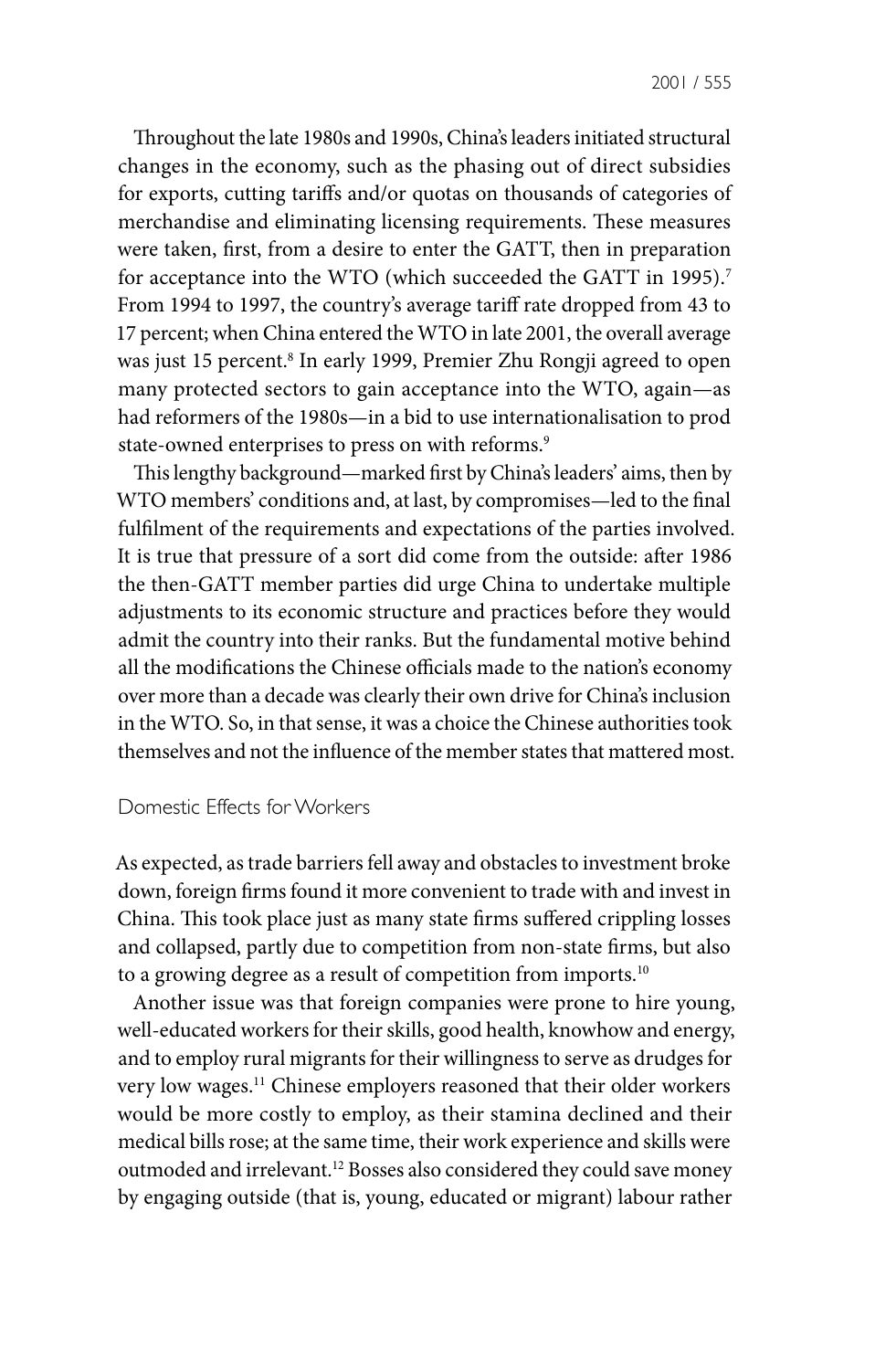than retraining their own workers.13 As a Chinese WTO negotiator noted: 'There's a popular ceiling of 35 years of age for new jobs.'<sup>14</sup>

Except in a few major industrial bases along the east coast, most of the textile technology in China was by then obsolete, the equipment decades old, the varieties of fabric too plain and unmarketable and the mill workers too undereducated to suit the demands of modern industry.15 Accordingly, in the textile sector—supposedly a winning industrial sector in foreign trade<sup>16</sup>—millions of mill hands were let go, with the intentional destruction of more than nine million out-of-date spindles by the end of 1999.17 In the major inland industrial city of Wuhan, where more than 100 state-owned textile mills had existed in the 1980s, not one remained by 2001. In their place were joint ventures, whose new owners demanded the booting out of large numbers of employees. Other firms were merged with more successful plants or simply collapsed, unable to survive under competitive pressures from the burgeoning private sector and foreign firms.<sup>18</sup> In addition, the lowering of tariff and other barriers meant an increase in chemical fibre imports, which put new pressure on the domestic market.19

Numerous workers were sacked from plants in a range of other sectors, such as pharmaceuticals, instruments, automobiles, chemicals, petrochemicals, steel, paper and machinery manufacturing.20 As Thomas Rawski statistically demonstrated, 'large inflows of foreign direct investment, most of it directed toward manufacturing, have not prevented a sharp decline in employment growth among China's secondary industries, a category dominated by manufacturing.<sup>21</sup> In all, those finding new jobs—whether in foreign-funded banking, information technology, finance and insurance, telecommunications and high technology or assembly-line plants—were not the workers who had lost their posts.

Crucially, another point critical to the process was that, a few years before entry into the WTO, the government began enforcing a policy of cutting back the old workforce to chase efficiency and global competitiveness, as it prepared to make the nation fit into the world economy. In late 1996, following the economy's successful 'soft landing' from a spate of high inflation, the authorities pushed ahead with a program of state enterprise reform that had been on hold for several years.<sup>22</sup> A new policy, called 'grasping the large and letting go the small' (抓大放小), appeared that amounted to selling off small state-owned firms, frequently leaving their employees to fend for themselves on the new open market and without any safety net whatever (see also Ching Kwan Lee's and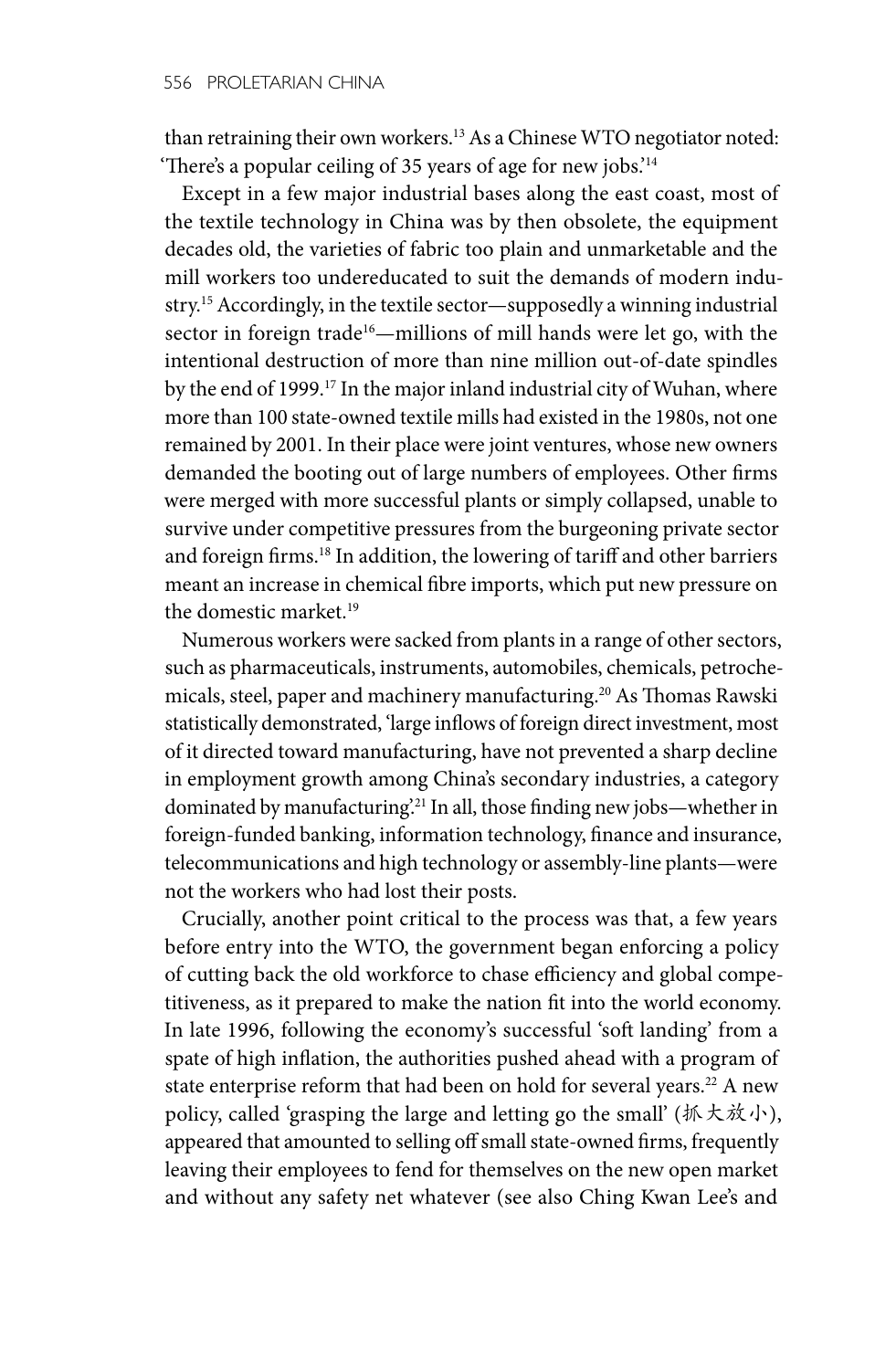Hurst's essays in the present volume).<sup>23</sup> At the Fifteenth Party Congress in September 1997, top officials endorsed the slogan 'cutting the workforce and raising efficiency' (减员增效), which became the new watchword in labour relations.

Already in 2000, a ten-city investigation undertaken by the planning and financial affairs section of the then Ministry of Labour and Social Security found that more than 36 percent of those without jobs had been out of work for over three years, and another 48.5 percent for one to three years.24 Of these, 89 percent reported that their incomes had fallen, while 56 percent had a monthly income of less than 300 yuan. A mere 3 percent were making 800 yuan per month or more—not a significant sum.

A State Planning and Development Commission investigation that same year uncovered that the *average* monthly income of laid-off or unemployed heads of households was a mere 272 yuan—about 55 percent of the national average urban wage.<sup>25</sup> While the official count of the laid-off and unemployed for the year 2000 amounted to less than twelve million,<sup>26</sup> an internal report suggested that the total number of these people was closer to sixty million by mid-2001.27

The All-China Federation of Trade Unions reported, on the basis of local labour department statistics, that there was a trend of annual deterioration in the rate of reemployment of dismissed workers: in 1998, that rate was 50 percent; in 1999, 42 percent; and, in the first eleven months of 2000, it was down to a mere 16 percent.<sup>28</sup> According to a Xinhua News Agency release, the rate plummeted to just 9 percent in the first half of 2002.29

As an official journal noted, the unemployed were mostly 'low-quality labour power' who 'will be thoroughly rejected by the labour market and so will form a long-term unstable mass'.<sup>30</sup> A researcher at the Chinese Academy of Social Sciences similarly speculated that these individuals would 'just be excluded and drift downward, with almost no chance to free themselves'.<sup>31</sup> These words turned out to be prophetic and precise.<sup>32</sup>

#### Immediate Reactions

For all the reasons noted above—new market measures undertaken by the government to satisfy WTO members, competition, intentional dismissals—unemployment shot skyward and produced massive unrest. Indeed, an internal report of the Ministry of Public Security claimed that 30,000 'mass incidents' occurred in the first nine months of 2000.